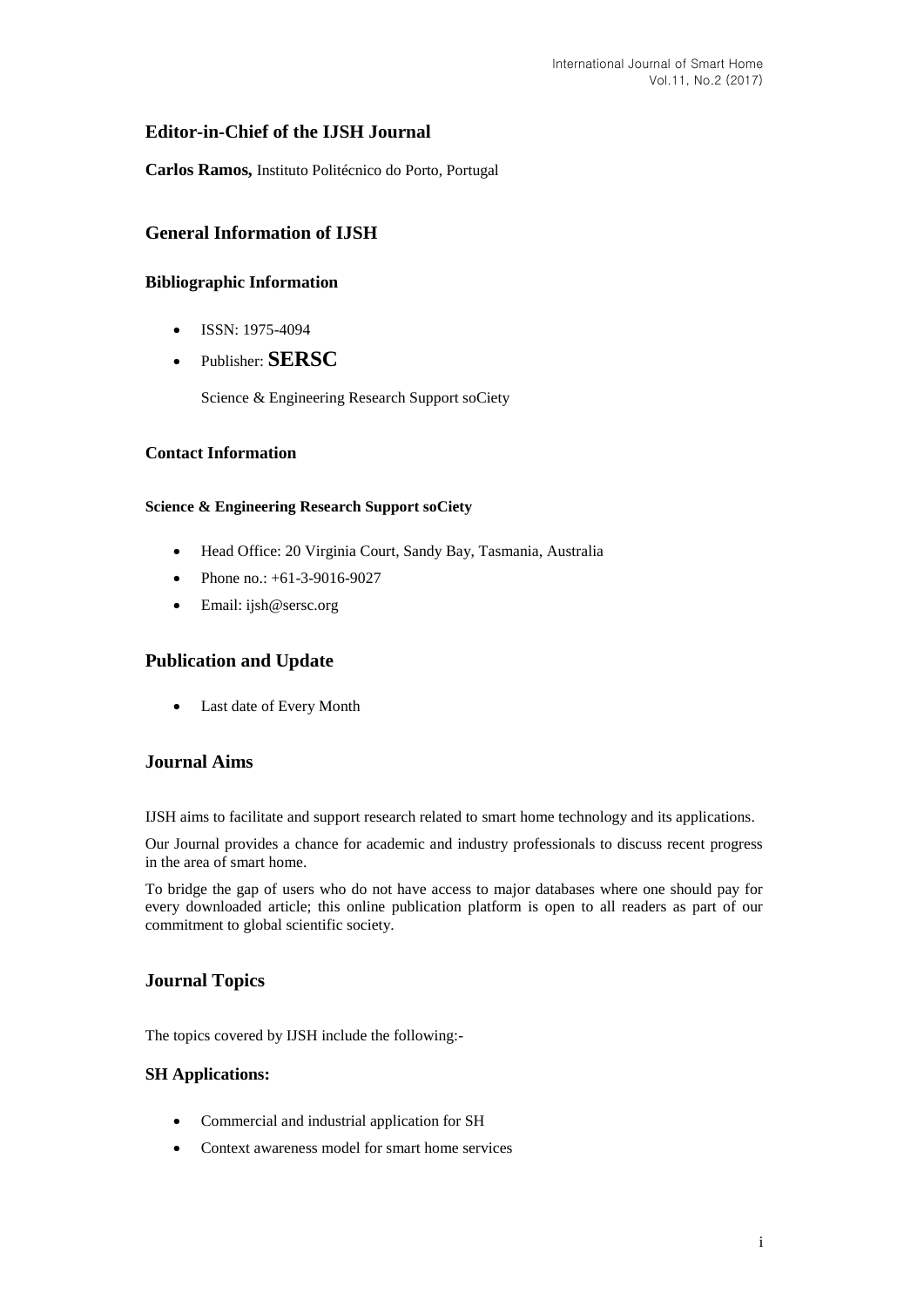- Semantic Knowledge Management and Services in SH
- Semantic Technologies for SH
- Smart home (Building) applications and services
- Smart home network middleware and protocols
- Wireless sensor networks (WSN) / RFID application for SH

### **SH Security:**

- Access control and privacy protection in SH
- Forensics and Security Policy in SH
- Multimedia Security and Services in SH
- Security Protocol for smart home service
- Smart home security issues and model
- WSN / RFID Security in SH

#### **SH Embedded Hardware and Software:**

- Embedded Hardware Support for SH
- Embedded Software for SH
- Embedded System Architecture for SH
- Middleware for SH
- Power-Aware Computing for SH
- Real-time OS for SH
- Smart and Personal Devices for SH
- Specification, Validation and Verification of Embedded Software

#### **Associate Editors**

- Daqing Zhang, Institut Telecom SudParis, France
- Houcine Hassan, Universidad Politecnica de Valencia, Valencia, Spain
- Sajid Hussain, Acadia University, Canada
- Yan Zhang, Simula Research Laboratory, Norway

### **Advisory Board (AB)**

- Ching-Hsien Hsu, Chung Hua University, Taiwan
- Javier Lopez, University of Malaga, Spain
- Jianhua Ma, Hosei University, Japan
- Jiannong Cao, The Hong Kong Polytechnic University, Hong Kong
- Laurence T. Yang, St Francis Xavier University, Canada
- Tai-hoon Kim, Hannam University, Korea
- Witold Pedrycz, University of Alberta, Canada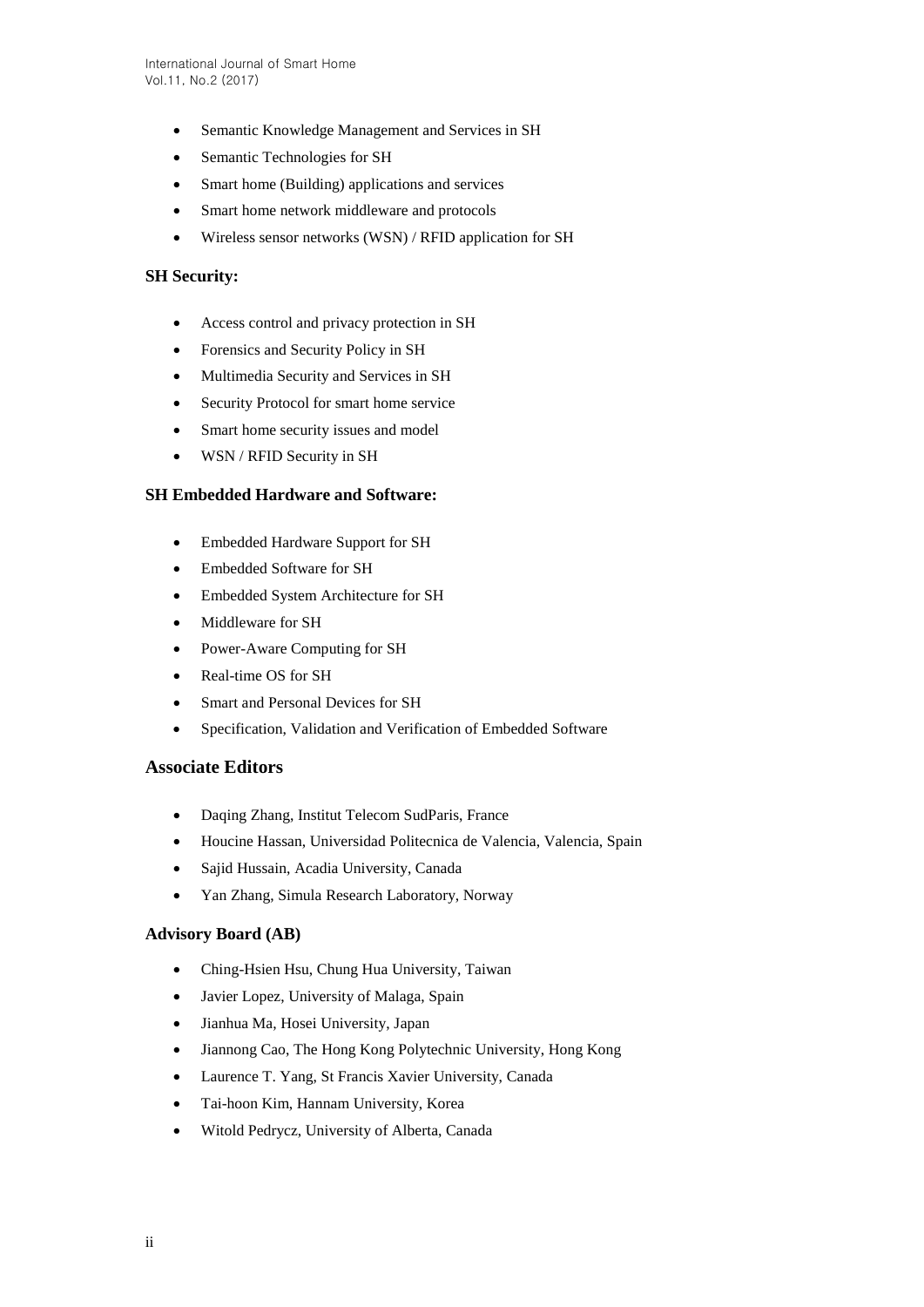## **General Editors (GE)**

- George Roussos, University of London, UK
- Hesham H. Ali, University of Nebraska at Omaha, USA
- Kia Makki, Florida International University, USA
- Michael Beigl, University of Karlsruhe, Germany
- Niki Pissinou, Florida International University, USA

### **Editorial Board (EB)**

- Alex Zhaoyu Liu, University of North Carolina at Charlotte, USA
- Ali Shahrabi, Glasgow Caledonian University, UK
- Andry Rakotonirainy, Queensland University of Technology, Australia
- Anind K. Dey, Carnegie Mellon University, USA
- Antonio Coronato, ICAR-CNR, Italy
- Antonio Pescapè, University of Napoli Federico II, Italy
- Arek Dadej, University of South Australia, Australia
- Bessam Abdulrazak, University of Florida, USA
- Biplab K. Sarker, University of New Brunswick, Fredericton, Canada
- Bo Yang, University of Electronic Science and Technology of China
- Bo-Chao Cheng, National Chung-Cheng University, Taiwan
- Borhanuddin Mohd Ali, University of Putra Malaysia, Malaysia
- Byungjoo Park, Hannam University, Korea
- Chik How Tan, GjÆ vik University College, Norway
- Ching-Hsien Hsu, Chung Hua University, Taiwan
- Chunming Rong, University of Stavanger, Norway
- Damien Sauveron, University of Limoges, France
- Debasish Ghose, Indian Institute of Science, India
- Debnath Bhattacharyya, Heritage Inst. of Technology, India
- EJ. Yoon, Qualimet, Canada
- Eung-Nam Ko, Baekseok University, Korea
- Fabio Martinelli, National Research Council C.N.R., Italy
- Fevzi Belli, University of Paderborn, Germany
- Frode Eika Sandnes, Oslo University College, Norway
- Geon-Woo Kim, Electronics and Telecommunications Research Institute, Korea
- Gerd Kortuem, Lancaster University, UK
- Geyong Min, University of Bradford, UK
- Giovanni Cagalaban, Hannam University, Korea
- Giuseppe De Pietro, ICAR-CNR, Italy
- Hakan Duman, British Telecom, UK
- Hans-Peter Dommel, Santa Clara University, USA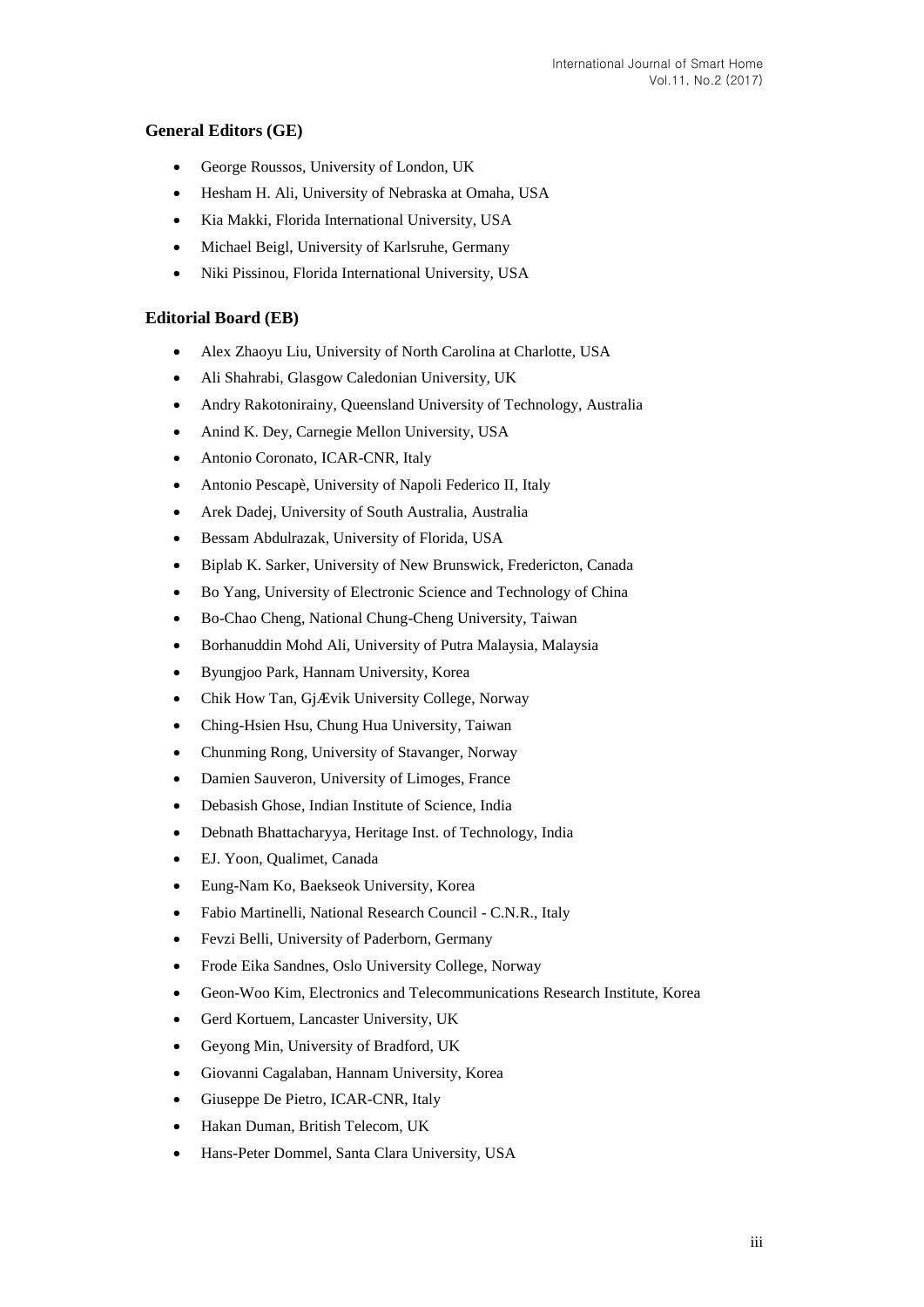- Hesham H. Ali, University of Nebraska, USA
- Hongli Luo, Indiana University, USA
- Houcine Hassan, Univ. Politec. de Valencia, Spain
- Huirong Fu, Oakland University, USA
- Hung-Chang Hsiao, National Cheng Kung University, Taiwan
- HwaJin Park, Sookmyung Women's University , Korea
- Ibrahim Kamel, University of Sharjah, UAE
- Ilsun You, Korea Bible University, Korea
- Irfan Awan, University of Bradford, UK
- Javier Lopez, University of Malaga, Spain
- Jianhua He, Swansea University, UK
- Jiann-Liang Chen, National Dong Hwa University, Taiwan
- Jianzhong Li, Harbin Inst. of Technology, China
- Jin Wook Lee, Samsung Advanced Institute of Technology, Korea
- Joohun Lee, Dong-Ah Broadcasting College, Korea
- Jordi Forne, Universitat Politecnica de Cataluny, Spain
- Josef Noll, UniK/University of Oslo, Norway
- Juan Carlos Augusto, Middlesex University, UK
- Jun Zheng, Queen College, CUNY, USA
- Karen Henricksen, NICTA, Australia
- Kousalya G, Lealta Media, India
- Kuei-Ping Shih, Tamkang University, Taiwan
- LF Kwok, City University of Hong Kong, HK
- Lingyang Song, Philips Research Laboratories, UK
- Liudong Xing, University of Massachsetts Dartmouth, USA
- Luciano Bononi, University of Bologna, Italy
- Marc Lacoste, France Télécom Division R&D, France
- Maricel Balitanas-Salazar, University of San Agustin, Philippines
- Mei-Ling Shyu, University of Miami, USA
- Mieso Denko, University of Guelph, Canada
- Mounir Mokhtari, INT/GET, France
- Naixue Xiong, Japan Advanced Institute of Science and Technology, Japan
- Paris Kitsos, Hellenic Open University, Greece
- Pedro M. Ruiz Martinez, Univ. of Murcia, Spain
- Phillip G. Bradford, The University of Alabama, USA
- Pilar Herrero, Universidad Politécnica de Madrid, Spain
- Qi Shi, Liverpool John Moores University, UK
- Randy Tolentino, Hannam University, Korea
- Rodrigo de Mello, University of Sao Paulo, Brazil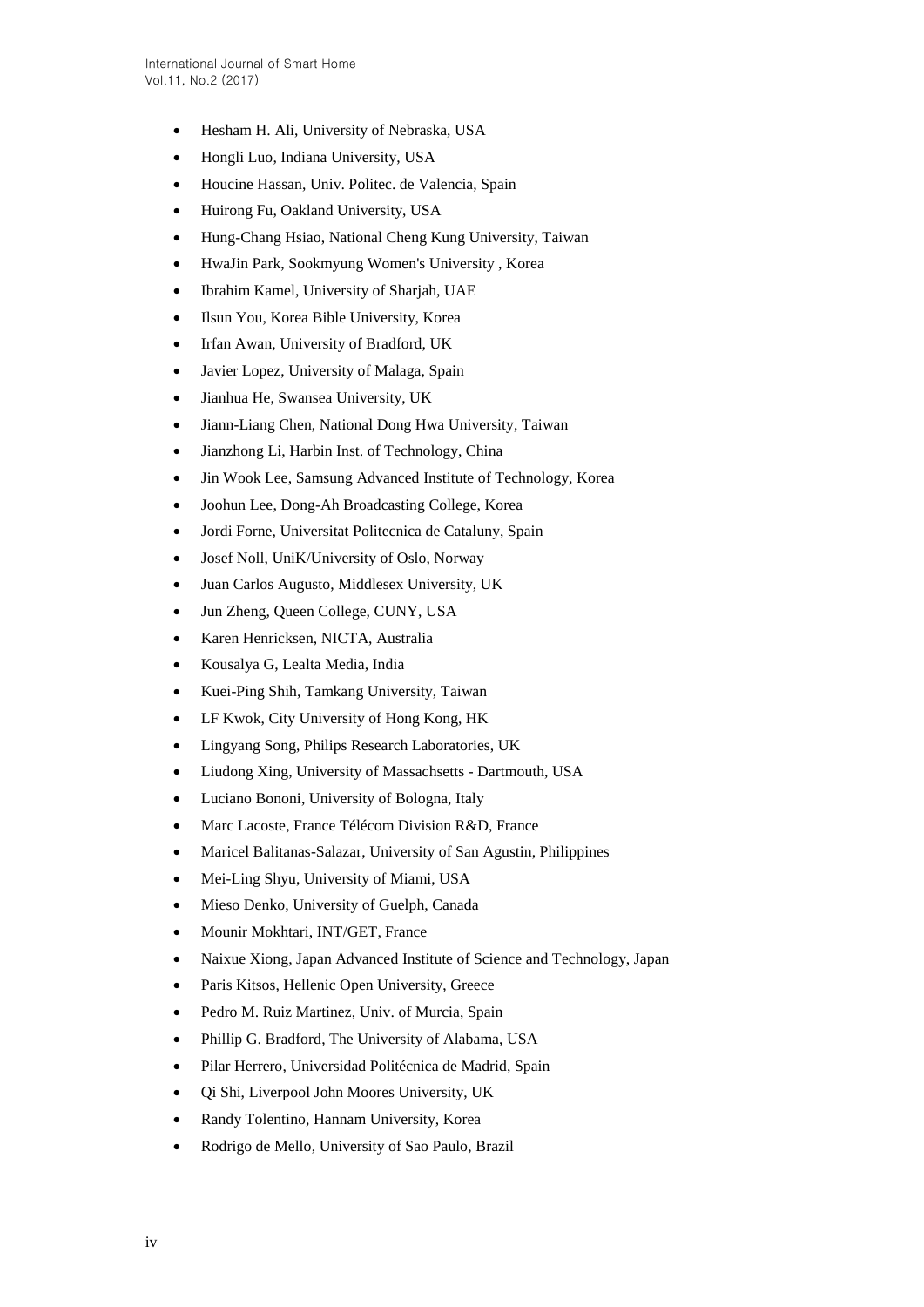- Rosslin John Robles, University of San Agustin, Philippines
- Sajid Hussain, Cambridge Docs, Pakistan
- Serge Chaumette, Université Bordeaux 1,France
- Shaohua Tang, South China University of Technology, China
- Stefanos Gritzalis, University of the Aegean, Greece
- Tatsuya Yamazaki, NICT, Japan
- Toshihiro Yamauchi, Okayama University, Japan
- Tsung-Chuan Huang, National Sun Yat-sen University, Taiwan
- Tsutomu Terada, Osaka University, Japan
- Umberto Villano, Università degli Studi del Sannio, Italy
- Vincenzo De Florio, University of Antwerp, Belgium
- Vipin Chaudhary, Wayne State University to University at Buffalo, SUNY
- Wen-Shenq Juang, Shih Hsin University, Taiwan
- Xinwen Fu, Dakota State University, USA
- Yan Zhang, University of Western Sydney, Australia
- Yang Guangwen, Tsinghua University, P. R. China
- Yang-sun Lee, Seokyung Unviersity, Korea
- Yoshiaki Hori, Kyushu University, Japan
- Young Yong Kim, Yonsei University, Korea

## **IJSH is indexed by:**

- EBSCO
- ProQuest
- ULRICH
- DOAJ
- J-Gate
- Cabell

### **Editorial Secretary**

- Ronnie D. Caytiles
- Regin P. Conejar